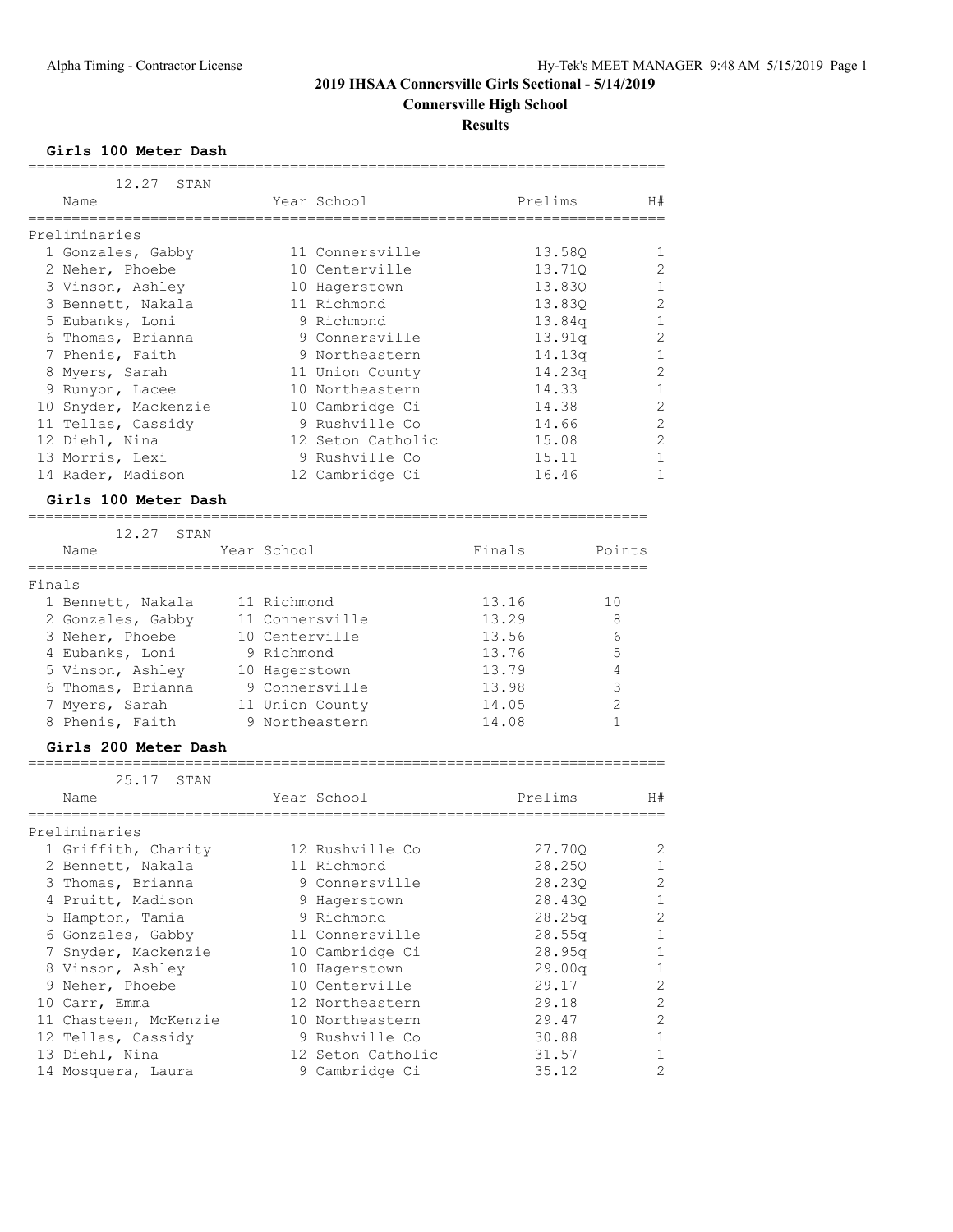**Connersville High School**

**Results**

## **Girls 200 Meter Dash**

|        | 25.17<br>STAN<br>Name | Year School     | Finals | Points |
|--------|-----------------------|-----------------|--------|--------|
| Finals |                       |                 |        |        |
|        | 1 Griffith, Charity   | 12 Rushville Co | 27.51  | 10     |
|        | 2 Bennett, Nakala     | 11 Richmond     | 28.23  | 8      |
|        | 3 Neher, Phoebe       | 10 Centerville  | 28.43  | 6      |
|        | 4 Thomas, Brianna     | 9 Connersville  | 28.54  | 5      |
|        | 5 Pruitt, Madison     | 9 Hagerstown    | 28.71  | 4      |
|        | 6 Gonzales, Gabby     | 11 Connersville | 28.81  | 3      |
|        | 7 Vinson, Ashley      | 10 Hagerstown   | 29.13  | 2      |
|        | 8 Snyder, Mackenzie   | 10 Cambridge Ci | 29.94  |        |

#### **Girls 400 Meter Dash**

========================================================================== 57.38 STAN

| $J / L$ . $J$ $(1 - I)$ |                 |         |                |               |
|-------------------------|-----------------|---------|----------------|---------------|
| Name                    | Year School     | Finals  |                | H# Points     |
| 1 Griffith, Charity     | 12 Rushville Co | 1:01.78 | $2^{\circ}$    | 10            |
| 2 Bowling, Sicily       | 12 Connersville | 1:03.37 | $\mathcal{L}$  | - 8           |
| 3 Bennett, Nakala       | 11 Richmond     | 1:03.85 | $\overline{2}$ | 6             |
| 4 Kleeve, Claire        | 10 Connersville | 1:04.63 | $\mathcal{L}$  | 5             |
| 5 Ulm, Abby             | 11 Centerville  | 1:07.04 | $\mathcal{P}$  | 4             |
| 6 Carr, Emma            | 12 Northeastern | 1:07.14 | $\mathcal{L}$  | 3             |
| 7 Wagner, Josie         | 10 Rushville Co | 1:08.10 |                | $\mathcal{L}$ |
| 8 Snyder, Mackenzie     | 10 Cambridge Ci | 1:08.81 | $\mathcal{L}$  |               |
| 9 Rogers, Hallie        | 10 Hagerstown   | 1:11.36 | $\mathcal{L}$  |               |
| 10 Scott, Ali           | 10 Northeastern | 1:15.10 |                |               |
| 11 Sweet, Addison       | 10 Cambridge Ci | 1:20.60 |                |               |
|                         |                 |         |                |               |

#### **Girls 800 Meter Run** =======================================================================

| $2:16.24$ STAN                       |                   |         |               |
|--------------------------------------|-------------------|---------|---------------|
| Name                                 | Year School       | Finals  | Points        |
| 1 Barker, Erica                      | 11 Seton Catholic | 2:25.47 | 10            |
| 2 Dougherty, Shannon 12 Rushville Co |                   | 2:30.46 | 8             |
| 3 Tedder, Emily 10 Centerville       |                   | 2:32.38 | 6             |
| 4 Nicholson, Ella                    | 10 Hagerstown     | 2:33.17 | 5             |
| 5 Smith, Marley                      | 12 Connersville   | 2:37.95 | 4             |
| 6 Warfel, Jewelianna                 | 10 Hagerstown     | 2:41.82 | 3             |
| 7 Yeend, Katie                       | 10 Rushville Co   | 2:41.86 | $\mathcal{L}$ |
| 8 Ross, Amelia                       | 10 Connersville   | 2:44.09 |               |
| 9 Hillard, Brianna                   | 9 Richmond        | 2:52.18 |               |
| 10 Gerkin, Marie                     | 9 Cambridge Ci    | 2:54.72 |               |
| 11 Zettel, Paige                     | 9 Northeastern    | 3:00.00 |               |
| 12 McNew, Lacy                       | 11 Tri            | 3:45.00 |               |

## **Girls 1600 Meter Run**

|                                         | $5:02.82$ STAN |                                   |                    |        |
|-----------------------------------------|----------------|-----------------------------------|--------------------|--------|
| Name                                    |                | Year School                       | Finals             | Points |
| 1 Puckett, Bailey<br>2 Beckner, Tylissa |                | 9 Cambridge Ci<br>11 Connersville | 5:37.09<br>5:39.58 | 10     |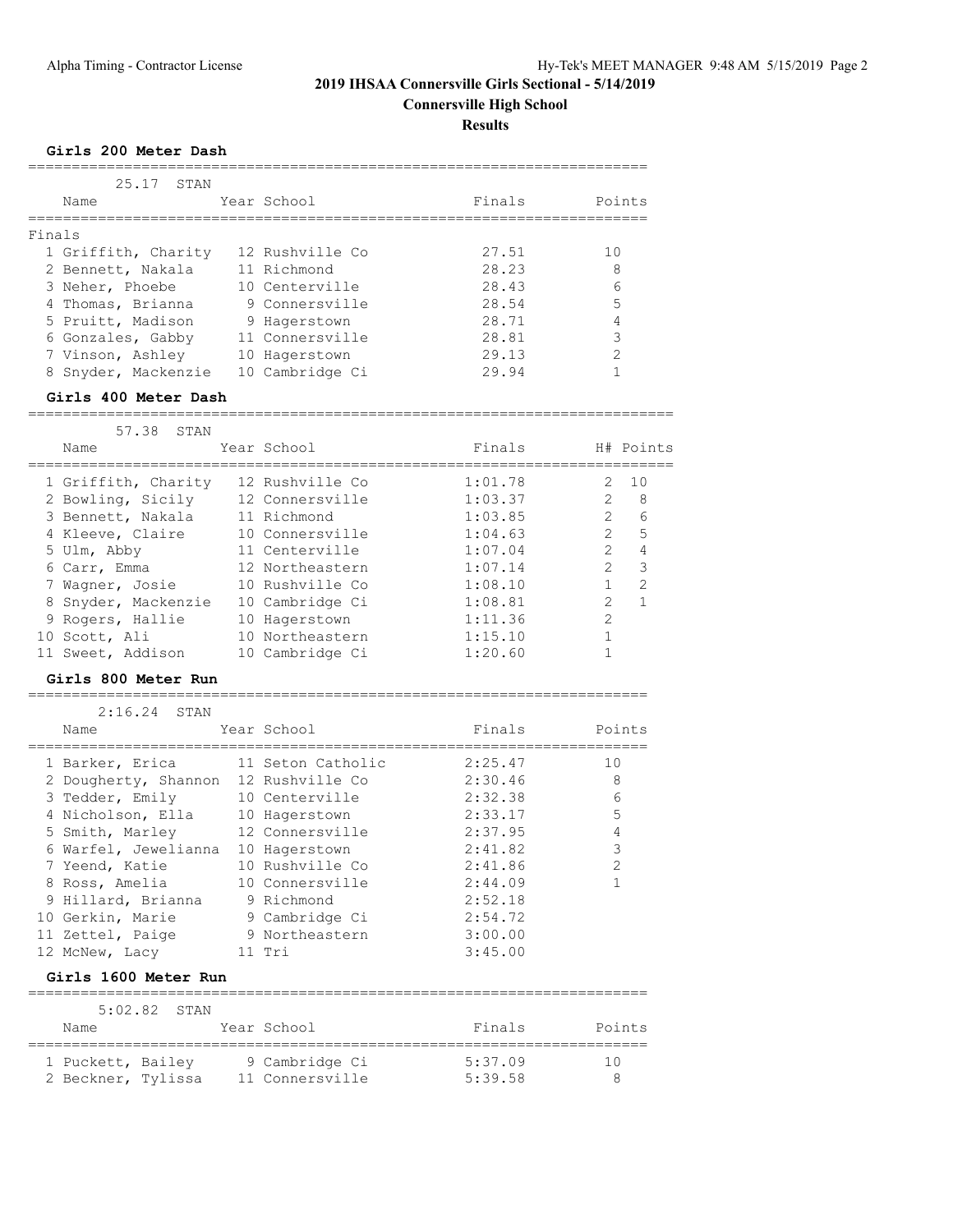# **2019 IHSAA Connersville Girls Sectional - 5/14/2019 Connersville High School**

**Results**

## **....Girls 1600 Meter Run**

| 3 Smith, Marley                  | 12 Connersville | 5:41.28 | 6 |
|----------------------------------|-----------------|---------|---|
| 4 VanMiddlesworth, P 12 Richmond |                 | 5:43.05 | 5 |
| 5 Tedder, Emily                  | 10 Centerville  | 5:50.90 | 4 |
| 6 Kelley, Priscilla              | 9 Union County  | 5:58.08 | 3 |
| 7 Meza, Natalia                  | 12 Rushville Co | 5:58.29 | 2 |
| 8 Matanich, Maci                 | 12 Hagerstown   | 6:35.38 |   |
| 9 Mendoza Gaytan, Br             | 12 Richmond     | 6:41.49 |   |
| 10 Shook, Kaitlyn                | 10 Rushville Co | 6:52.92 |   |

## **Girls 3200 Meter Run**

| 10:51.56 STAN        |                   |          |               |
|----------------------|-------------------|----------|---------------|
| Name                 | Year School       | Finals   | Points        |
| 1 Puckett, Bailey    | 9 Cambridge Ci    | 12:29.99 | 10            |
| 2 Beckner, Tylissa   | 11 Connersville   | 12:30.31 | 8             |
| 3 VanMiddlesworth, P | 12 Richmond       | 12:33.91 | 6             |
| 4 Arndt, Caroline    | 12 Connersville   | 12:39.52 | 5             |
| 5 Meza, Natalia      | 12 Rushville Co   | 12:48.83 | 4             |
| 6 Hetisimer, Kali    | 10 Cambridge Ci   | 13:37.61 | 3             |
| 7 Shafer, Anna       | 12 Hagerstown     | 13:43.25 | $\mathcal{P}$ |
| 8 Barker, Erica      | 11 Seton Catholic | 14:03.42 |               |
| 9 Nevels, Lydia      | 10 Centerville    | 14:31.56 |               |
| 10 Matanich, Maci    | 12 Hagerstown     | 14:36.58 |               |
| 11 Walker, Susan     | 9 Centerville     | 14:42.00 |               |

#### **Girls 100 Meter Hurdles**

| 15.00 STAN<br>Name   | Year School     | Prelims | H#           |
|----------------------|-----------------|---------|--------------|
| Preliminaries        |                 |         |              |
| 1 Turner, Maddi      | 11 Rushville Co | 17.270  |              |
| 2 Cannon, Emma       | 11 Union County | 17.370  | 2            |
| 3 Louden, Kaleah     | 9 Union County  | 17.720  | 2            |
| 4 Harmon, Alexis     | 11 Centerville  | 17.990  |              |
| 5 Krodel, Lily       | 9 Rushville Co  | 18.04q  |              |
| 6 Heaslip, Carly     | 10 Centerville  | 18.43q  | 2            |
| 7 Hoffman, Allison   | 10 Connersville | 18.92q  | $\mathbf{1}$ |
| 8 Crank, Molly       | 9 Connersville  | 19.00q  | $\mathbf{1}$ |
| 9 Sullivan, Olivia   | 11 Hagerstown   | 19.87   |              |
| 10 Hickson, Khalidah | 9 Richmond      | 20.44   | 2            |
| 11 Berger, Jillian   | 9 Northeastern  | 21.22   |              |
| 12 Allen, Jayci      | 9 Richmond      | 23.39   | 2            |
|                      |                 |         |              |

## **Girls 100 Meter Hurdles**

|        |                  | 15.00 | STAN |                 |        |        |
|--------|------------------|-------|------|-----------------|--------|--------|
|        | Name             |       |      | Year School     | Finals | Points |
|        |                  |       |      |                 |        |        |
| Finals |                  |       |      |                 |        |        |
|        | 1 Louden, Kaleah |       |      | 9 Union County  | 16.57  | 1 N    |
|        | 2 Turner, Maddi  |       |      | 11 Rushville Co | 17.07  | 8      |
|        | 3 Harmon, Alexis |       |      | 11 Centerville  | 17.34  | h      |
|        | 4 Cannon, Emma   |       |      | 11 Union County | 17.37  | 5      |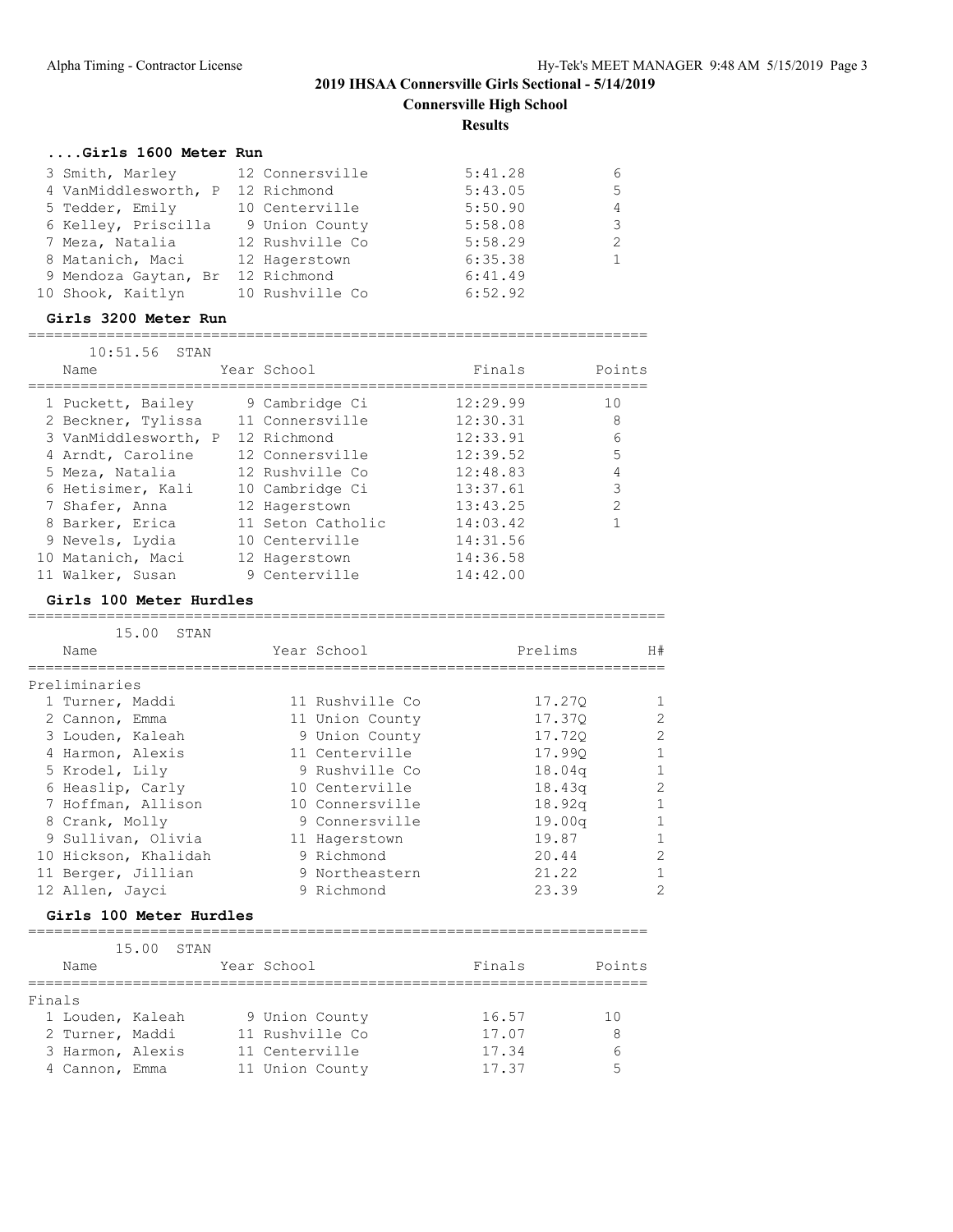**Connersville High School**

## **Results**

## **....Girls 100 Meter Hurdles**

| 5 Krodel, Lily     | 9 Rushville Co  | 17.57 | 4  |
|--------------------|-----------------|-------|----|
| 6 Hoffman, Allison | 10 Connersville | 18.64 | -3 |
| 7 Crank, Molly     | 9 Connersville  | 19.14 | -2 |
| 8 Heaslip, Carly   | 10 Centerville  | 24.31 |    |

#### **Girls 300 Meter Hurdles**

==========================================================================

| 45.32<br>STAN |                                                                                                                                                                                                                                             |                                                                                                                                                                                                                              |                |                |
|---------------|---------------------------------------------------------------------------------------------------------------------------------------------------------------------------------------------------------------------------------------------|------------------------------------------------------------------------------------------------------------------------------------------------------------------------------------------------------------------------------|----------------|----------------|
| Name          |                                                                                                                                                                                                                                             | Finals                                                                                                                                                                                                                       |                | H# Points      |
|               |                                                                                                                                                                                                                                             | 49.37                                                                                                                                                                                                                        | $\mathcal{P}$  | 10             |
|               |                                                                                                                                                                                                                                             | 49.97                                                                                                                                                                                                                        | $\mathfrak{D}$ | 8              |
|               |                                                                                                                                                                                                                                             | 51.82                                                                                                                                                                                                                        | $\mathcal{P}$  | 6              |
|               |                                                                                                                                                                                                                                             | 52.01                                                                                                                                                                                                                        | $\mathcal{P}$  | 5              |
|               |                                                                                                                                                                                                                                             | 53.37                                                                                                                                                                                                                        | $\mathcal{P}$  | 4              |
|               |                                                                                                                                                                                                                                             | 55.76                                                                                                                                                                                                                        | $\mathcal{L}$  | 3              |
|               |                                                                                                                                                                                                                                             | 56.61                                                                                                                                                                                                                        |                | $\mathfrak{D}$ |
|               |                                                                                                                                                                                                                                             | 57.86                                                                                                                                                                                                                        |                |                |
|               |                                                                                                                                                                                                                                             | 1:00.62                                                                                                                                                                                                                      |                |                |
|               |                                                                                                                                                                                                                                             | 1:02.82                                                                                                                                                                                                                      | $\overline{2}$ |                |
|               |                                                                                                                                                                                                                                             | 1:05.00                                                                                                                                                                                                                      |                |                |
|               |                                                                                                                                                                                                                                             | 1:08.93                                                                                                                                                                                                                      |                |                |
|               | 1 Turner, Maddi<br>2 Krodel, Lily<br>3 Harmon, Alexis<br>4 Swimm, Jessica<br>5 Murphy, Zoe<br>6 Heaslip, Carly<br>7 Crank, Molly<br>8 Hoffman, Allison<br>9 Berger, Jillian<br>10 Warvel, Ella<br>11 Hickson, Khalidah<br>12 Waddell, Iyana | Year School<br>11 Rushville Co<br>9 Rushville Co<br>11 Centerville<br>11 Hagerstown<br>11 Union County<br>10 Centerville<br>9 Connersville<br>10 Connersville<br>9 Northeastern<br>10 Hagerstown<br>9 Richmond<br>9 Richmond |                |                |

## **Girls 4x100 Meter Relay**

=======================================================================

| $+$ $ +$ $+$ |
|--------------|
|--------------|

| School                   | Finals                        | Points |  |
|--------------------------|-------------------------------|--------|--|
| 1 Richmond               | 52.37                         | 10     |  |
| 1) Eubanks, Loni 9       | 2) Porfidio-Brown, Aaliyah 10 |        |  |
| 3) Hickson, Khalidah 9   | 4) Hampton, Tamia 9           |        |  |
| 2 Connersville           | 53.40                         | 8      |  |
| 1) Sudhoff, Brooke 9     | 2) Thomas, Brianna 9          |        |  |
| 3) Gonzales, Gabby 11    | 4) Laastad, Emilie 11         |        |  |
| 3 Union County           | 53.52                         | 6      |  |
| 1) $Cox$ , Emma 9        | 2) Louden, Kaleah 9           |        |  |
| 3) Myers, Sarah 11       | 4) Baumbauer, Kalin 10        |        |  |
| 4 Hagerstown             | 53.53                         | 5      |  |
| 1) Sullivan, Olivia 11   | 2) Pruitt, Madison 9          |        |  |
| 3) Swimm, Jessica 11     | 4) Vinson, Ashley 10          |        |  |
| 5 Centerville            | 55.77                         | 4      |  |
| 1) Heaslip, Carly 10     | 2) Harmon, Alexis 11          |        |  |
| 3) Fry, Baylee 11        | 4) Neher, Phoebe 10           |        |  |
| 6 Northeastern           | 56.09                         | 3      |  |
| 1) Chasteen, McKenzie 10 | 2) Runyon, Lacee 10           |        |  |
| 3) Phenis, Faith 9       | 4) Carr, Emma 12              |        |  |
| 7 Rushville Consolidated | 57.24                         | 2      |  |
| 1) Romero, Alejandra 12  | 2) Stanley, Heather 12        |        |  |
| 3) Grimme, Xenia 12      | 4) Morris, Lexi 9             |        |  |
| 8 Cambridge City Lincoln | 1:05.35                       | 1      |  |
| 1) Rader, Madison 12     | 2) Brzogic, Tina 12           |        |  |
| 3) Mosquera, Laura 9     | 4) Abernathy, Kaitlyn 9       |        |  |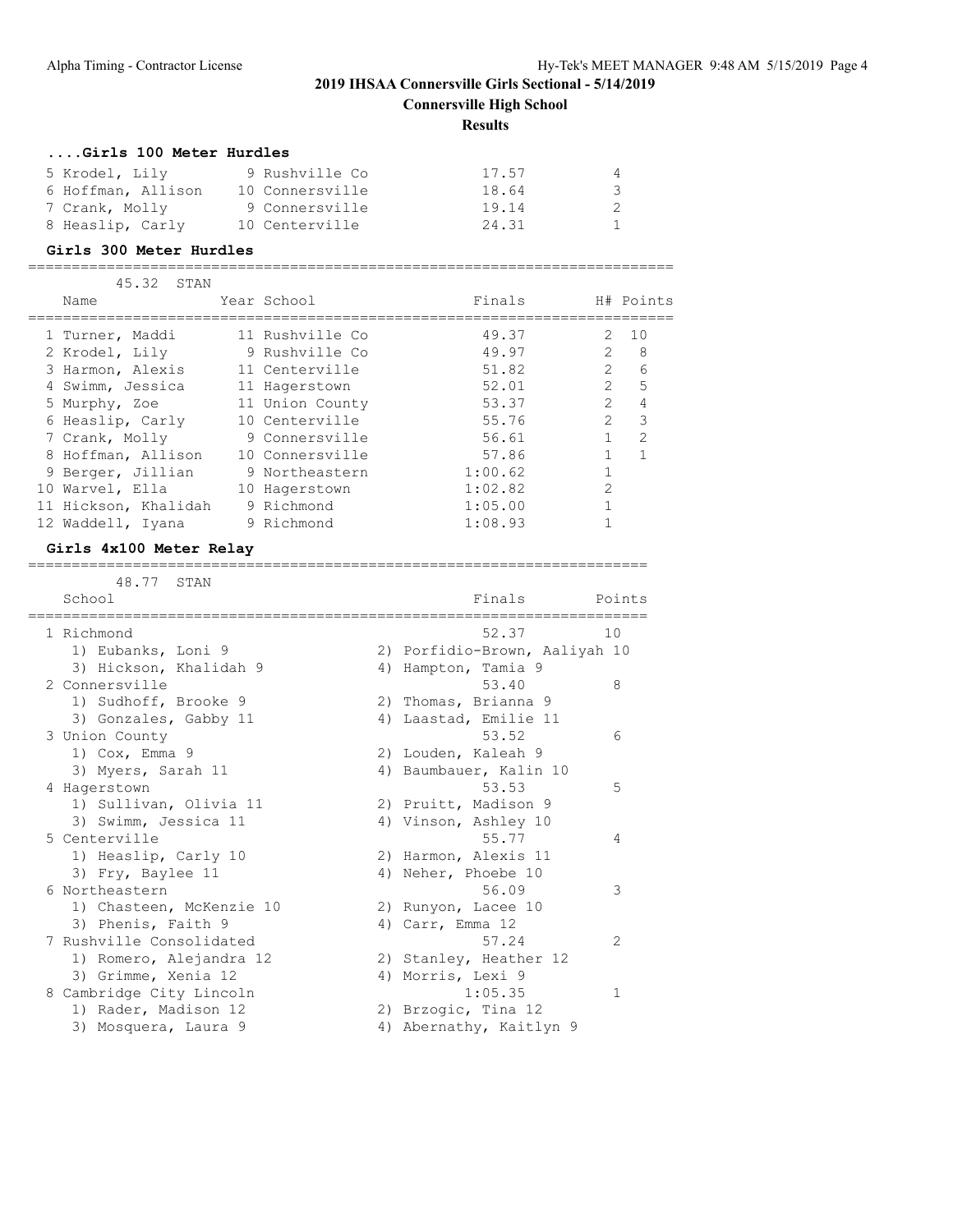## **Connersville High School**

#### **Results**

#### **Girls 4x400 Meter Relay**

 3:57.25 STAN School Finals Points ======================================================================= 1 Connersville 10 and 10 and 10 and 10 and 10 and 10 and 10 and 10 and 10 and 10 and 10 and 10 and 10 and 10 and 10 and 10 and 10 and 10 and 10 and 10 and 10 and 10 and 10 and 10 and 10 and 10 and 10 and 10 and 10 and 10 a 1) Laastad, Emilie 11 2) Bowling, Sicily 12 3) Kleeve, Claire 10 4) Smith, Marley 12 2 Rushville Consolidated 4:24.08 8 1) Turner, Maddi 11 120 2) Wagner, Josie 10 3) Dougherty, Shannon 12 (4) Krodel, Lily 9 3 Northeastern 4:31.40 6 1) Chasteen, McKenzie 10 2) Runyon, Lacee 10 3) Scott, Ali 10 (4) Carr, Emma 12 4 Centerville 4:34.99 5 1) Tedder, Emily 10 2) Fry, Baylee 11 3) Ulm, Abby 11 4) Marsh, Alanah 10 5 Union County 4:39.24 4 1) Townsend, Emma 10 2) Kelley, Priscilla 9 3) Murphy, Zoe 11 (4) West, Vanessa 10 6 Hagerstown 4:42.10 3 1) Pass, Taylor 9 2) Rogers, Hallie 10 3) Warfel, Jewelianna 10 4) Nicholson, Ella 10 7 Richmond 4:46.53 2 1) Eubanks, Loni 9 2) VanMiddlesworth, Payon 12 3) Bennett, Nakala 11 4) Hickson, Khalidah 9 8 Cambridge City Lincoln 5:41.69 1 1) Snyder, Mackenzie 10 and 2) Puckett, Bailey 9 3) Rader, Madison 12 4) Hetisimer, Kali 10

=======================================================================

#### **Girls 4x800 Meter Relay**

======================================================================= 9:24.46 STAN School **Finals** Points Points Points Points Points Points Points Points Points Points Points Points Points Points Points Points Points Points Points Points Points Points Points Points Points Points Points Points Points Poi ======================================================================= 1 Connersville 10:29.20 10 1) Bowling, Sicily 12 2) Smith, Marley 12

| 3) Beckner, Tylissa 11       | 4) Arndt, Caroline 12        |   |
|------------------------------|------------------------------|---|
| 2 Union County               | 10:41.18                     | 8 |
| 1) Grissom, Rachel 12        | 2) West, Vanessa 10          |   |
| 3) Antrim, Genny 10          | 4) Kelley, Priscilla 9       |   |
| 3 Rushville Consolidated     | 10:44.53                     | 6 |
| 1) Adkins, Morgan 11         | 2) Dougherty, Shannon 12     |   |
| 3) Yeend, Katie 10           | 4) Stanley, Summer 10        |   |
| 4 Hagerstown                 | 10:46.07                     | 5 |
| 1) Warfel, Jewelianna 10     | 2) Shafer, Anna 12           |   |
| 3) Nicholson, Ella 10        | 4) Pass, Taylor 9            |   |
| 5 Centerville                | 11:49.13                     | 4 |
| 1) Tedder, Emily 10          | 2) Nevels, Lydia 10          |   |
| 3) Fry, Baylee 11            | 4) Ulm, Abby 11              |   |
| 6 Richmond                   | 12:43.75                     | 3 |
| 1) VanMiddlesworth, Payon 12 | 2) Hillard, Brianna 9        |   |
| 3) Kelley, Ashley 10         | 4) Mendoza Gaytan, Brendy 12 |   |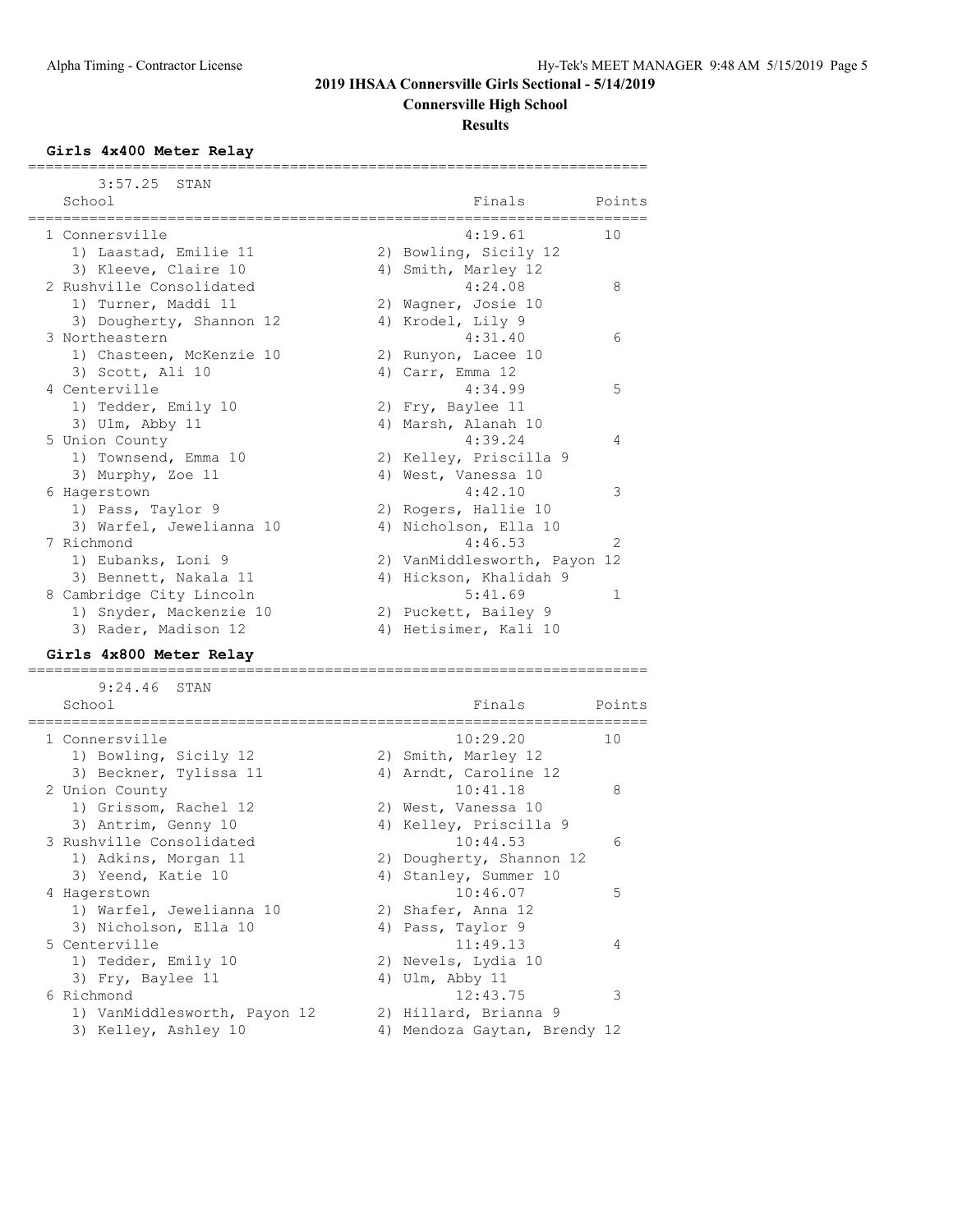**Connersville High School**

**Results**

**Girls High Jump**

| $5 - 04.50$<br>STAN   |                 |                   |                                |
|-----------------------|-----------------|-------------------|--------------------------------|
| Name                  | Year School     | Finals            | Points                         |
|                       |                 |                   |                                |
| 1 Griffith, Charity   | 12 Rushville Co | $5 - 04.00$       | 10                             |
| 2 Pruitt, Madison     | 9 Hagerstown    | $5 - 00.00$       | 8                              |
| 3 Jessup, Gracin      | 9 Tri           | $4 - 10.00$       | 6                              |
| 4 Dale, Abbigail      | 12 Hagerstown   | $4 - 08.00$       | 5                              |
| 5 Kinney, Naleya      | 9 Northeastern  | 4<br>$J4 - 08.00$ |                                |
| 6 Hoffman, Allison    | 10 Connersville | $4 - 06.00$       | 2.50                           |
| 6 Wagner, Josie       | 10 Rushville Co | $4 - 06.00$       | 2.50                           |
| 8 Allen, Jayci        | 9 Richmond      | $J4 - 06.00$      | 1                              |
| -- Marsh, Lilllian    | 9 Centerville   | NH                |                                |
| -- Abrams, Maison     | 11 Tri          | NΗ                |                                |
| -- Russell, Delanie   | 10 Cambridge Ci | ΝH                |                                |
| -- Waddell, Iyana     | 9 Richmond      | NΗ                |                                |
| -- Ulm, Emma          | 9 Centerville   | NΗ                |                                |
| -- Matney, Elise      | 10 Connersville | NΗ                |                                |
|                       |                 |                   |                                |
| Girls Pole Vault      |                 |                   |                                |
|                       |                 |                   |                                |
| $11 - 02.00$<br>STAN  |                 |                   |                                |
| Name                  | Year School     | Finals            | Points                         |
|                       |                 |                   |                                |
| 1 Sudhoff, Brooke     | 9 Connersville  | $8 - 00.00$       | 10                             |
| 2 Kleeve, Claire      | 10 Connersville | $7 - 00.00$       | 8                              |
| 3 Yeend, Katie        | 10 Rushville Co | $6 - 06.00$       | 6                              |
| 4 Hadley, Annie       | 10 Rushville Co | $J6 - 06.00$      | 5                              |
| 5 Uhte, Aubrey        | 9 Richmond      | $6 - 00.00$       | 4                              |
| -- Evans, Katelyn     | 10 Richmond     | NΗ                |                                |
| Girls Long Jump       |                 |                   |                                |
| .                     |                 |                   |                                |
| $17 - 08.25$<br>STAN  |                 |                   |                                |
| Name                  | Year School     | Finals            | H# Points                      |
|                       |                 | =======           |                                |
| 1 Griffith, Charity   | 12 Rushville Co | $15 - 07.75$      | 10<br>1                        |
| 2 Neher, Phoebe       | 10 Centerville  | $15 - 04.00$      | $\mathbf 1$<br>8               |
| 3 Beckman, Jessica    | 12 Connersville | $14 - 11.00$      | $\mathbf{1}$<br>6              |
| 4 Harmon, Alexis      | 11 Centerville  | $14 - 10.25$      | 5<br>$\mathbf{1}$              |
| 5 Jones, Kendall      | 11 Union County | $14 - 04.75$      | $\overline{4}$<br>$\mathbf{1}$ |
| 6 Young, Chyanne      | 11 Connersville | $14 - 04.00$      | $\mathfrak{D}$<br>3            |
| 7 Runyon, Lacee       | 10 Northeastern | $14 - 03.50$      | 2<br>1                         |
| 8 Swimm, Jessica      | 11 Hagerstown   | $13 - 10.50$      | 1<br>1                         |
| 9 Allstatter, Zora    | 9 Union County  | $13 - 08.75$      | 2                              |
| 10 Tellas, Cassidy    | 9 Rushville Co  | $13 - 05.25$      | 1                              |
| 11 Matanich, Makynna  | 10 Hagerstown   | $13 - 02.50$      | $\overline{2}$                 |
| 12 Porfidio-Brown, Aa | 10 Richmond     | $12 - 11.00$      | 1                              |
| 13 Evans, Katelyn     | 10 Richmond     | $12 - 06.00$      | 2                              |
| 14 Armstrong, Alexia  | 9 Tri           | $12 - 01.25$      | 1                              |
| 15 Roberson, Zevida   | 12 Tri          | $12 - 00.50$      | 2                              |
| 16 Russell, Delanie   | 10 Cambridge Ci | $11 - 11.00$      | 2                              |